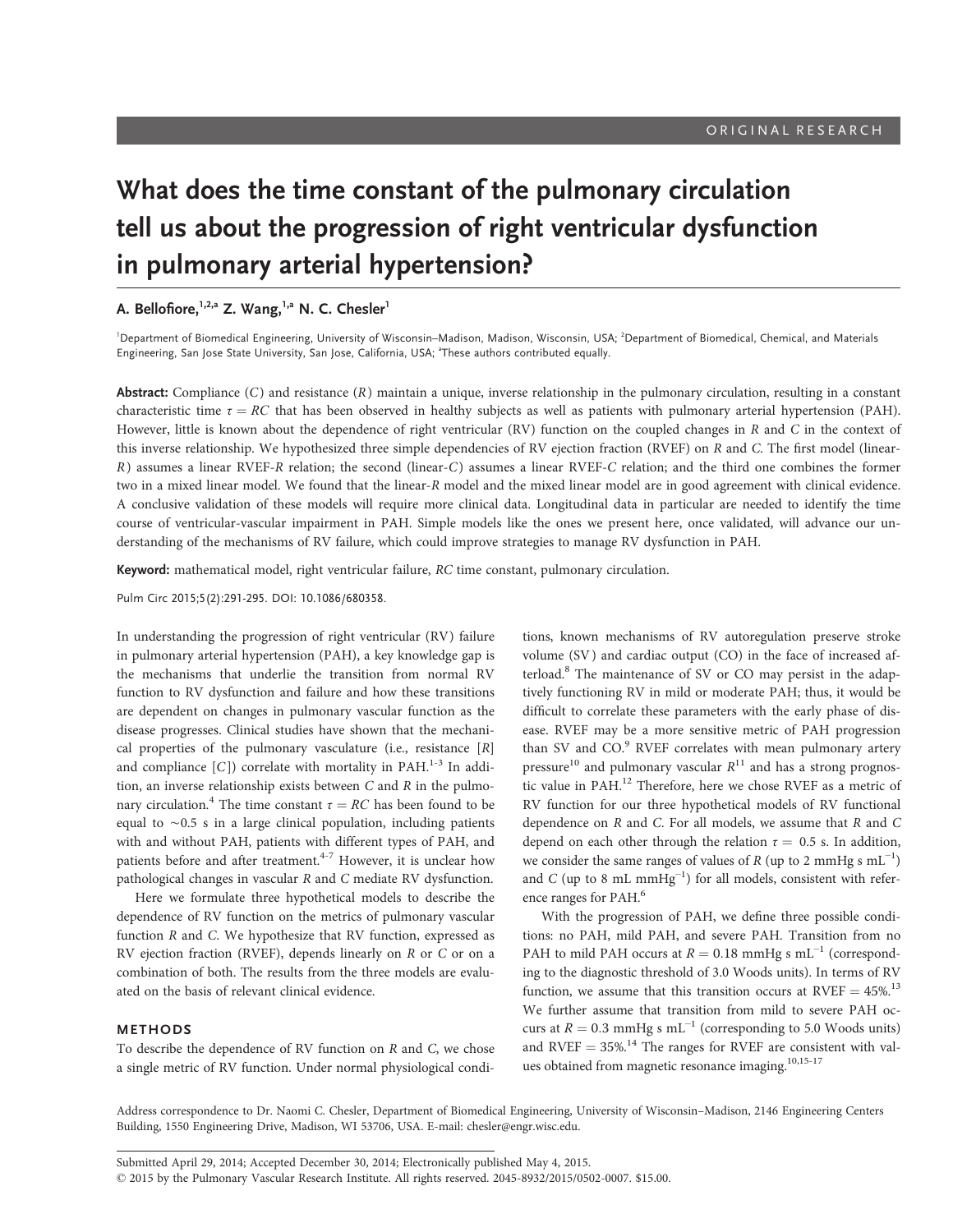## RESULTS

For our first model, we hypothesize that RV function (i.e., RVEF) is equally sensitive to changes in  $R$  at any stage of PAH. This translates into a simple, linear negative relationship between R and RVEF (linear-R model; Fig. 1a, 1b). Because of the constant slope, the same change in R at either a mild stage or severe stage of disease causes the same decrease in RVEF. Combining this linear dependence with the constant  $τ$ , we then obtain a nonlinear relationship between  $C$ and RVEF (Fig. 1b). As a result, RVEF is clearly more sensitive to changes in C in severe PAH than mild or no PAH, which is supported by clinical evidence.<sup>18</sup>

For our second model, we alternatively hypothesize that RV function is equally sensitive to changes in C at any stage of PAH, resulting in a linear relationship between RVEF and C (linear-C model; Fig. 1c, 1d). As a result, we obtain a nonlinear relationship between R and RVEF: RVEF is more sensitive to R in mild or no



Figure 1. Schematization of the three models, showing plots of the right ventricular ejection fraction (RVEF) as a function of resistance  $(a, c, e)$  and compliance  $(b, d, f)$ . Note that when plotting RVEF versus resistance, disease severity increases left to right, whereas when plotting RVEF versus compliance, disease severity increases from right to left. Shown are the linear resistance (linear- $R$ ) model, where RVEF decreases linearly with resistance  $(a, b)$ ; the linear compliance (linear-C) model, where RVEF increases linearly with compliance  $(c, d)$ ; and the mixed linear model, where RVEF decreases linearly with resistance in the range of mild or no disease (RVEF > 45%) and increases linearly with compliance in the range of severe disease (RVEF < 45%;  $e$ ,  $f$ ). Transition from no pulmonary arterial hypertension (PAH) to mild PAH is set to  $R =$ 0.18 mmHg s  $mL^{-1}$  and RVEF = 45%. Transition to severe PAH is set to  $R = 0.3$  mmHg s mL<sup>-1</sup> and RVEF = 35%; 1 mmHg s mL<sup>-1</sup> = 16:7 Woods units.

PAH compared with the linear-R model, whereas in severe PAH large increases in R produce only modest decreases in RVEF. Because RV function is nearly independent of  $R$  at high values, this model suggests that C is a better predictor of outcome than R in severe PAH, which is supported by the clinical literature.<sup>3</sup> Note that this was not the case for the linear-R model: both R and C should predict outcomes well under those assumptions, albeit R linearly and C nonlinearly.

Lastly, given the dependence of arterial remodeling and stiffening on both acute<sup>19</sup> and chronic<sup>20-23</sup> increases in R and pulmonary artery pressure, for our third model, we assume that, in mild or no PAH, RV function depends mainly on R, whereas in severe PAH it depends mainly on C. That is, we assume that, in mild or no PAH, RVEF decreases linearly with increasing R, and in severe PAH, RVEF decreases linearly with decreasing C (mixed linear model; Fig. 1 $e$ , 1 $f$ ). This model is able to account for both the limited sensitivity of RV function to C in mild or no PAH and the limited sensitivity to R in severe PAH. The linearity of the RVEF-R relationship for RVEF >35% is consistent with the linear relationship observed in mild and moderate PAH.<sup>11</sup> Similar to the linear-R model, the mixed linear model is consistent with the curvilinear RVEF-C relationship observed by Stevens et al.<sup>18</sup>

In Table 1, we summarize strengths and weaknesses of the three models on the basis of clinical evidence. In Figure 2, we directly compare the results from our models with the empirical correlations derived from the limited clinical data available.<sup>11,18</sup> The linear-R and mixed linear models show good overall agreement with the clinical data, with the linear-R model performing better in severe PAH. The linear-C model shows poor agreement with both the RVEF-R clinical data and the RVEF-C clinical data (Fig. 2).

Our analysis indicates that the linear-R model exhibits the best agreement with the clinical data available. On the other hand, the mixed linear model may be more consistent with reference ranges of R, C, and RVEF. The mixed linear model is also consistent with the hypothesis that a switch in RV function sensitivity to pulmonary vascular function occurs at the onset of severe PAH: changes in R become nearly irrelevant, whereas even modest decreases in  $C$  can have a large effect on RVEF.<sup>4</sup> We speculate that, because the efficacy of RV contraction depends strongly on LV contraction,<sup>24</sup> increases in the steady RV afterload can be accommodated well by RV hypertrophy. In contrast, when the timing of ejection is altered either by wave reflections or increases in the pulsatile RV afterload, the RV must contract in a nonsynchronized way with the septum and  $LV^{25}$ , which leads to RV dysfunction and failure. Although there is evidence that a reduction in pulmonary arterial stiffness is associated with both an increased delay in wave reflection and an improvement in stroke volume, $^{26}$  additional data are needed to support this speculation.

## **DISCUSSION**

Herein we developed three hypothetical dependencies of RV function (i.e., RVEF) on pulmonary vascular mechanical properties (i.e.,  $R$  and  $C$ ) to reflect on what we can learn from the  $RC$  con-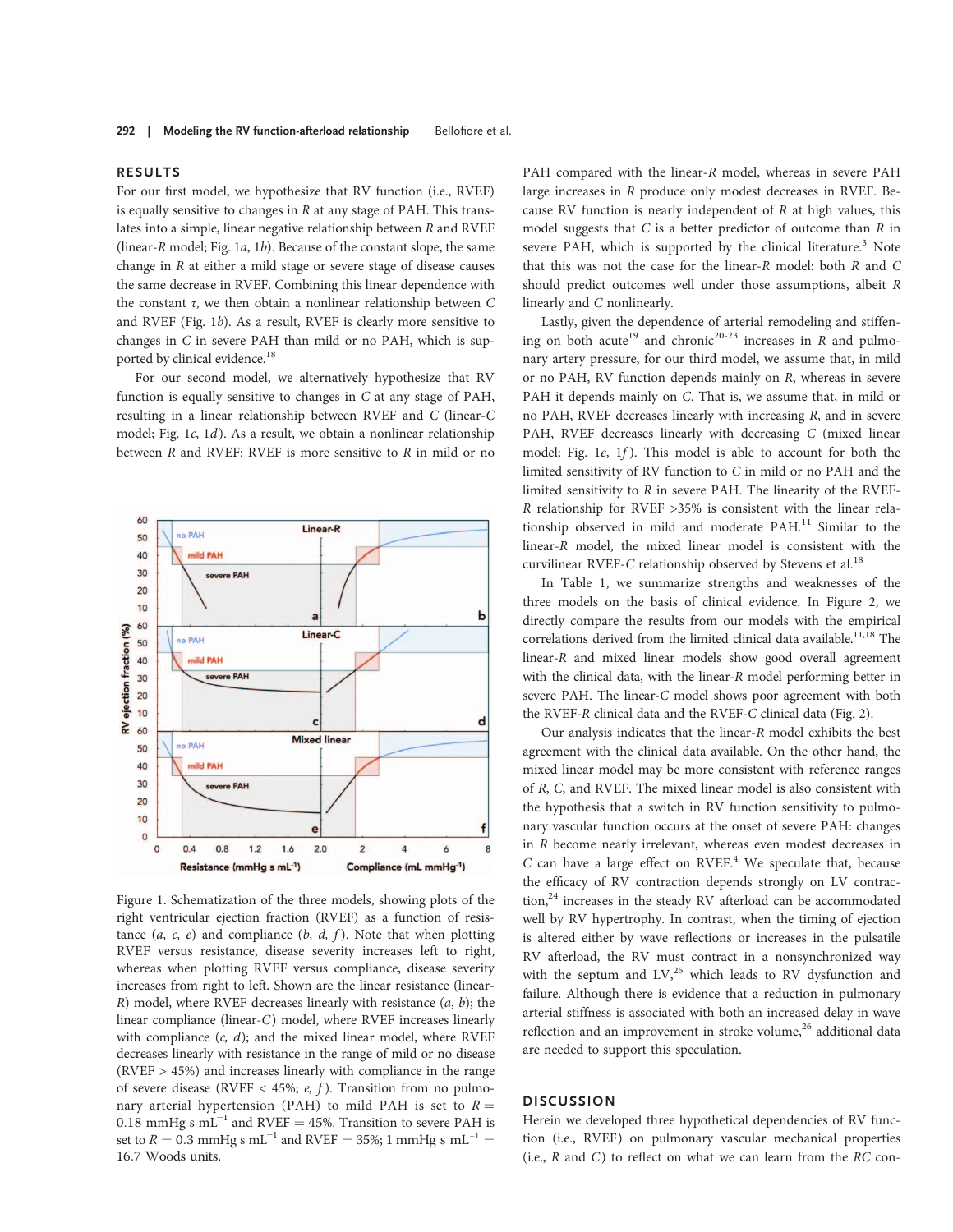| Model                  | Strength                                                                                                                                                                                                                                                             | Weakness                                                                                                   |
|------------------------|----------------------------------------------------------------------------------------------------------------------------------------------------------------------------------------------------------------------------------------------------------------------|------------------------------------------------------------------------------------------------------------|
| Model 1 (linear- $R$ ) | In severe PAH, RVEF is more sensitive to changes in C than<br>mild or no $PAH^{17}$                                                                                                                                                                                  | R has a limited prognostic value <sup>3,4</sup>                                                            |
| Model $2$ (linear-C)   | In severe PAH, RV function is nearly independent of $R$ at<br>high values, whereas C is a better predictor of outcome <sup>3,4</sup>                                                                                                                                 | The same sensitivity of RVEF to changes in C,<br>independent of PAH severity <sup>17,18</sup>              |
| Model 3 (mixed linear) | In mild or no PAH, RVEF decreases linearly with increasing<br>R; in severe PAH, RVEF decreases linearly with<br>decreasing $C_5^{4,10,11,17,18}$ the transition point from the<br>linear-R model to the linear-C model is defined by<br>RVEF <35% <sup>9,14-16</sup> | In severe PAH, RVEF does not linearly correlate<br>with R, as shown in García-Alvarez et al. <sup>11</sup> |

Table 1. Summary of the strength, weakness, and current clinical evidence in support of each of the three hypothetical models

Note: R: resistance; PAH: pulmonary arterial hypertension; RVEF: right ventricle ejection fraction; C: compliance.

stant about the progression of RV dysfunction in PAH. For all models, we assumed a constant characteristic time  $\tau = 0.5 \text{ s.}^{4,6}$ Recently, it has been found that the time constant may be lower  $(\tau = 0.36 \text{ s})$  in patients with normal mean pulmonary artery pressure (mPAP < 25 mmHg) and R ( $R$  < 0.18 mmHg s mL<sup>-1</sup>).<sup>27</sup> The lower value of  $\tau$  may reflect a lower R or a lower C (or a combination of both). In our models, the RVEF-R and RVEF-C curves for patients with normal mPAP would appear to be shifted to the left of the curves for the patients with PAH. Interestingly, if compared at the same C, patients with normal mPAP would exhibit equal or better RV performance (i.e., larger RVEF) compared with patients with PAH, as exemplified in Figure 3 (linear-R model).

A limitation of these hypothetical models of RV function dependence on R and C, which are tightly coupled in the pulmonary circulation, is that time dependence is absent. This is because there is a surprising lack of longitudinal studies aimed at investigating the time course of ventricular and vascular dysfunction in PAH. The functional dependencies proposed here, as well as the transition from mild to severe PAH, need to be put into the context of the time course of disease progression to provide guidance for clinical monitoring and treatment of PAH. Another limitation is that the models proposed here assume a fixed relationship between RVEF and R (or C, or both) independent of different  $\tau$  values and RV properties. For instance, with progressive hypertrophy and fibrotic



Figure 2. Comparison of the results from the linear resistance (linear-R; dashed line), linear compliance (linear-C; dotted line), and linear mixed model (solid line) with clinical data (thick solid line).<sup>11,18</sup> Right ventricle (RV) ejection fraction is plotted as a function of resistance (left) and compliance (right). Only data obtained for  $\tau = 0.5$  s were included in this comparison. Note that the linear-R and mixed linear model are equivalent for RV ejection fraction >35% (mild or no pulmonary arterial hypertension). Also, as in Figure 1, note that disease severity increases from left to right when plotting RV ejection fraction versus resistance, whereas disease severity increases from right to left when plotting RV ejection fraction versus compliance.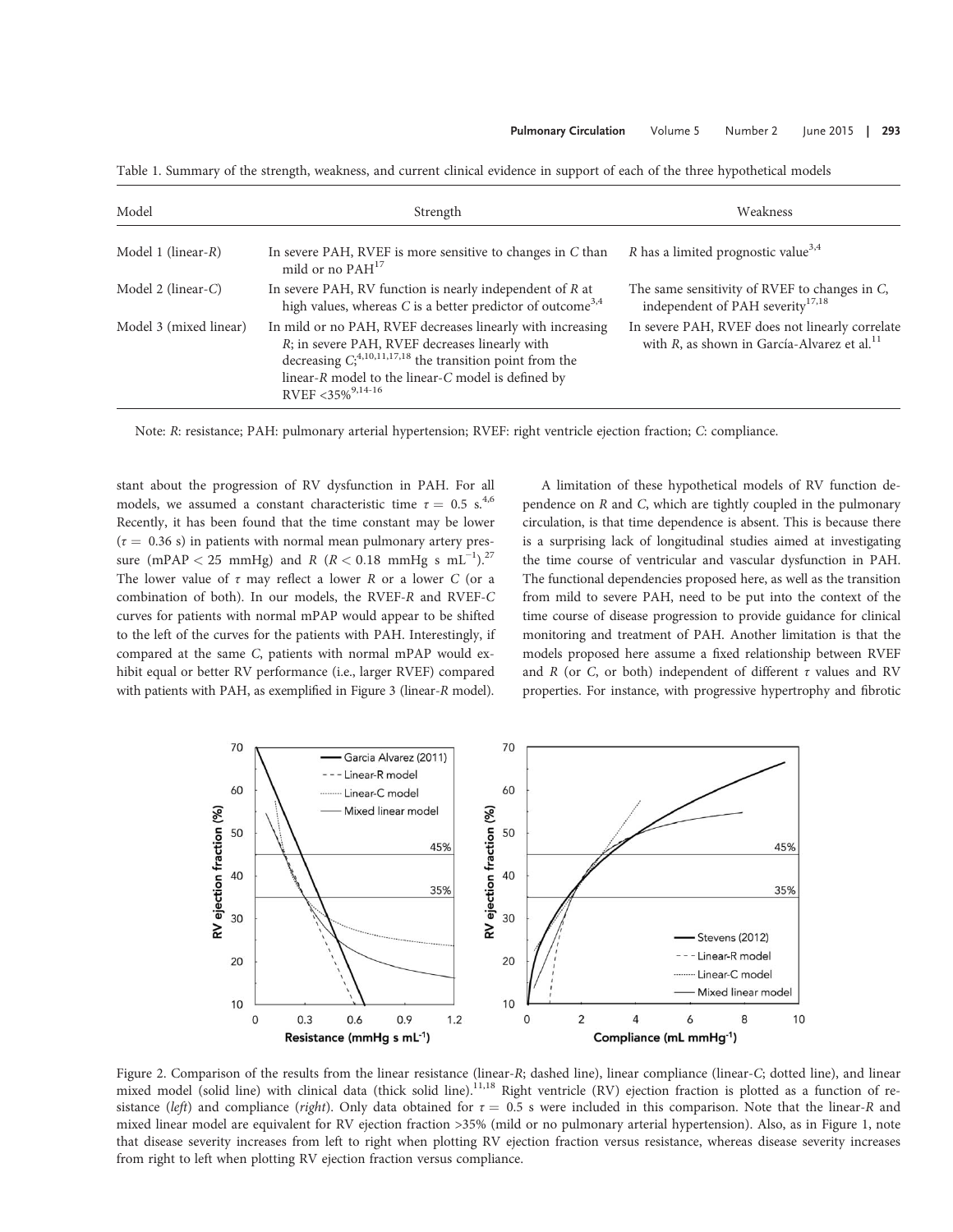

Figure 3. Effect of  $\tau$  on the relationship between right ventricle (RV) ejection fraction (RVEF) and compliance as calculated using the linear resistance model. The time constant of the pulmonary circulation  $(\tau)$  is assumed to be constantly equal to 0.5 s (solid line) or 0.36 s (dashed line). Individuals with comparable pulmonary arterial compliance but lower  $\tau$  would exhibit higher RVEF, reflecting better cardiac performance.

remodeling of the RV, RVEF may decrease faster with increasing R or decreasing C than nonfibrotic RV. The lack of clinical data that quantify the impact of RV biological properties such as hypertrophy or fibrosis on RVEF independent of R and C prevented us from accounting for RV remodeling in the current models. Data from animal studies could help clarify the relationships.

## **Conclusions**

In conclusion, we demonstrated that the linear-R model and the mixed linear model, which describe the dependence of RV function on metrics of pulmonary vascular function, are in good agreement with clinical evidence. A conclusive validation of these models will require more clinical data than are currently available in the literature. By presenting these models, we hope to stimulate the clinical research community to consider how predictive metrics of mortality in PAH might depend on disease stage and severity and to collect detailed longitudinal data on disease progression in different PAH subtypes. Identifying a relationship between measures of ventricular and vascular function, as well as the time course of progression in PAH subtypes, would be a significant advancement in the understanding of the mechanisms of RV failure, which could potentially lead to better strategies to manage RV dysfunction in PAH.

#### ACKNOWLEDGMENTS

The authors thank Dr. R. Naeije (Free University of Bruxelles, Bruxelles, Belgium) for constructive and stimulating discussions.

Source of Support: National Institutes of Health R01 HL105598, HL115061, and HL074186.

Conflict of Interest: None declared.

#### REFERENCES

- 1. Mahapatra S, Nishimura RA, Sorajja P, Cha S, McGoon MD. Relationship of pulmonary arterial capacitance and mortality in idiopathic pulmonary arterial hypertension. J Am Coll Cardiol 2006;47(4):799–803.
- 2. Gan CT-J, Lankhaar J-W, Westerhof N, et al. Noninvasively assessed pulmonary artery stiffness predicts mortality in pulmonary arterial hypertension. Chest 2007;132(6):1906–1912.
- 3. Swift AJ, Rajaram S, Condliffe R, et al. Pulmonary artery relative area change detects mild elevations in pulmonary vascular resistance and predicts adverse outcome in pulmonary hypertension. Invest Radiol 2012;47(10):571–577.
- 4. Lankhaar J-W, Westerhof N, Faes TJC, et al. Pulmonary vascular resistance and compliance stay inversely related during treatment of pulmonary hypertension. Eur Heart J 2008;29(13):1688–1695.
- 5. Lankhaar J-W, Westerhof N, Faes TJC, et al. Quantification of right ventricular afterload in patients with and without pulmonary hypertension. Am J Physiol Heart Circ Physiol 2006;291(4):H1731–H1737.
- 6. Tedford RJ, Hassoun PM, Mathai SC, et al. Pulmonary capillary wedge pressure augments right ventricular pulsatile loading. Circulation 2012; 125(2):289–297.
- 7. Mackenzie Ross RV, Toshner MR, Soon E, Naeije R, Pepke-Zaba J. Decreased time constant of the pulmonary circulation in chronic thromboembolic pulmonary hypertension. Am J Physiol Heart Circ Physiol 2013;305(2):H259–H264.
- 8. Bellofiore A, Chesler NC. Methods for measuring right ventricular function and hemodynamic coupling with the pulmonary vasculature. Ann Biomed Eng 2013;41(7):1384–1398.
- 9. Jacobs W, van de Veerdonk MC, Trip P, et al. The right ventricle explains sex differences in survival in idiopathic pulmonary arterial hypertension. Chest 2014;145(6):1230–1236.
- 10. Moral S, Fernández-Friera L, Stevens G, et al. New index alpha improves detection of pulmonary hypertension in comparison with other cardiac magnetic resonance indices. Int J Cardiol 2012;161(1):25–30.
- 11. García-Alvarez A, Fernández-Friera L, Mirelis JG, et al. Non-invasive estimation of pulmonary vascular resistance with cardiac magnetic resonance. Eur Heart J 2011;32(19):2438–2445.
- 12. van de Veerdonk MC, Kind T, Marcus JT, et al. Progressive right ventricular dysfunction in patients with pulmonary arterial hypertension responding to therapy. J Am Coll Cardiol 2011;58(24):2511–2519.
- 13. Hudsmith LE, Petersen SE, Francis JM, Robson MD, Neubauer S. Normal human left and right ventricular and left atrial dimensions using steady state free precession magnetic resonance imaging. J Cardiovasc Magn Reson 2005;7(5):775–782.
- 14. Alunni J-P, Degano B, Arnaud C, et al. Cardiac MRI in pulmonary artery hypertension: correlations between morphological and functional parameters and invasive measurements. Eur Radiol 2010;20(5):1149– 1159.
- 15. Kawut SM, Al-Naamani N, Agerstrand C, et al. Determinants of right ventricular ejection fraction in pulmonary arterial hypertension. Chest 2009;135(3):752–759.
- 16. Kind T, Mauritz G-J, Marcus JT, van de Veerdonk M, Westerhof N, Vonk-Noordegraaf A. Right ventricular ejection fraction is better reflected by transverse rather than longitudinal wall motion in pulmonary hypertension. J Cardiovasc Magn Reson 2010;12(1):35.
- 17. Hoeper MM, Tongers J, Leppert A, Baus S, Maier R, Lotz J. Evaluation of right ventricular performance with a right ventricular ejection fraction thermodilution catheter and MRI in patients with pulmonary hypertension. Chest 2001;120(2):502–507.
- 18. Stevens GR, Garcia-Alvarez A, Sahni S, Garcia MJ, Fuster V, Sanz J. RV dysfunction in pulmonary hypertension is independently related to pulmonary artery stiffness. JACC Cardiovasc Imaging 2012;5(4): 378–387.
- 19. Bellofiore A, Roldán-Alzate A, Besse M, et al. Impact of acute pulmonary embolization on arterial stiffening and right ventricular function in dogs. Ann Biomed Eng 2013;41(1):195–204.